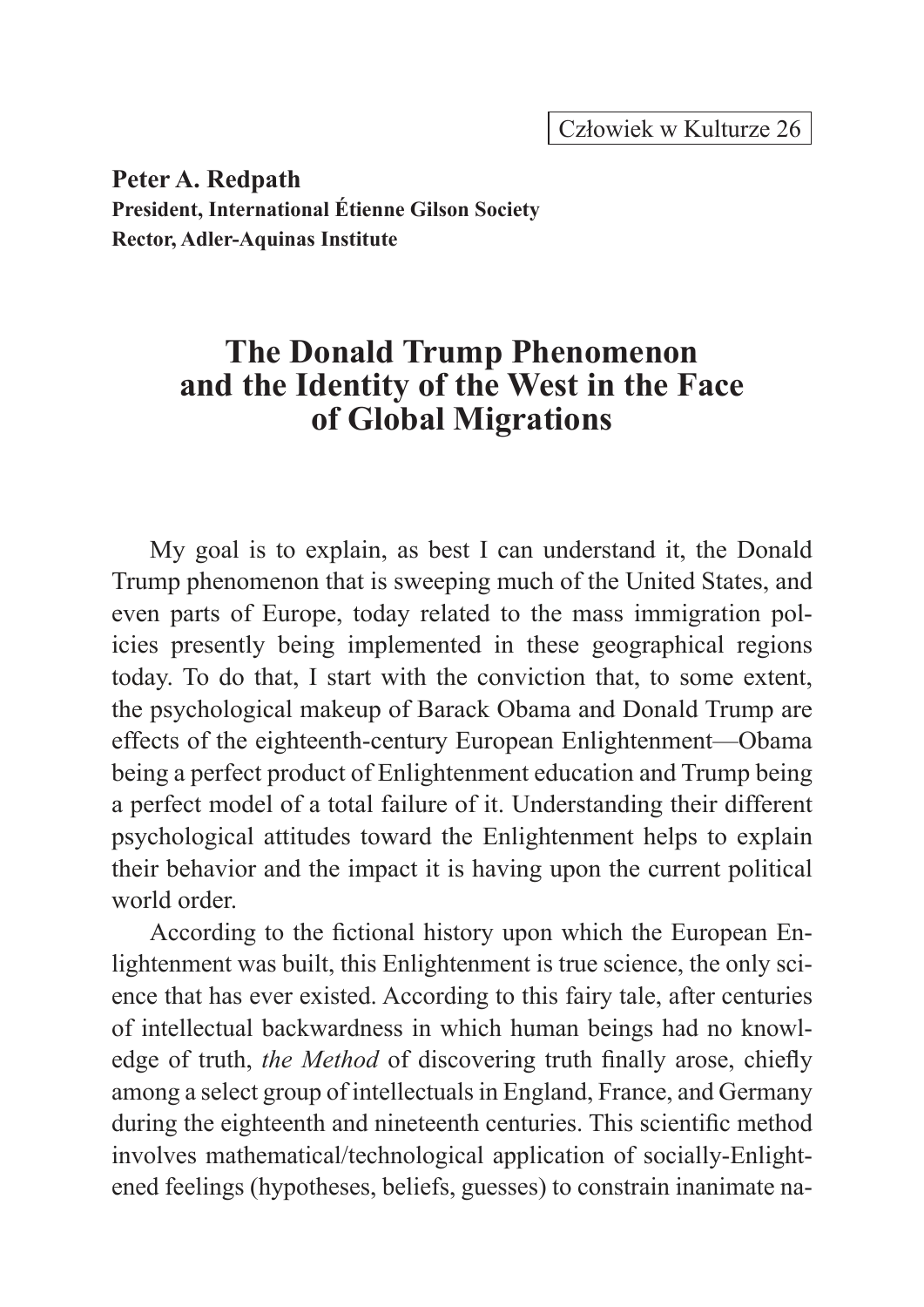ture and the behavior of human beings so as to uncover truth, establish order, in an otherwise unintelligible universe.

Underlying the Enlightenment understanding of science is that the physical universe is essentially irrational to non-technologically-controlled reason and sensing. Hence, prior to these technological and sociological advances that enabled application of the Enlightenment scientific method by Enlightened human beings to the behavior of physical things, the physical universe could not reveal her secrets about her true nature to the human race.

Despite the claim to be the era of pure reason, par excellence, by "science" Enlightenment thinkers chiefly mean the power of an Enlightened, collectivist, human will (a social Will like that of Thomas Hobbes's Leviathan or the General Will of Jean-Jacques Rousseau) to employ mathematically-regulated technologies to be able to torture the physical universe to reveal its secrets and individually-selfish, un-Enlightened human beings to become scientifically free (which is the only way we can become free at all).

Prior to possessing science this fictional narrative about science claims that human beings possess no knowledge, no truth about the physical universe and its principles of *organization* (including that of business and politics), or, strictly speaking, about anything else. Supposedly, in the strict sense of understanding truth, once it comes on the scene, physical science (what Enlightenment intellectuals like to call "Pure Reason") becomes the measure of truth in individual human minds and in things existing outside our minds within the physical universe, including political institutions.

In this Enlightenment world, the truth of natural reason and sense reality unaided by mathematical technologies no longer precede and measure science, wisdom, and prudence. From now on, science, wisdom, and prudence (in the sense of technological manipulation of inanimate nature and human beings) precedee truth in things and the human mind and freedom. In this neo-gnostic, fictional narrative, Enlightened science contains the whole of truth (including the whole of wisdom and prudence); and anyone, like a Donald Trump, who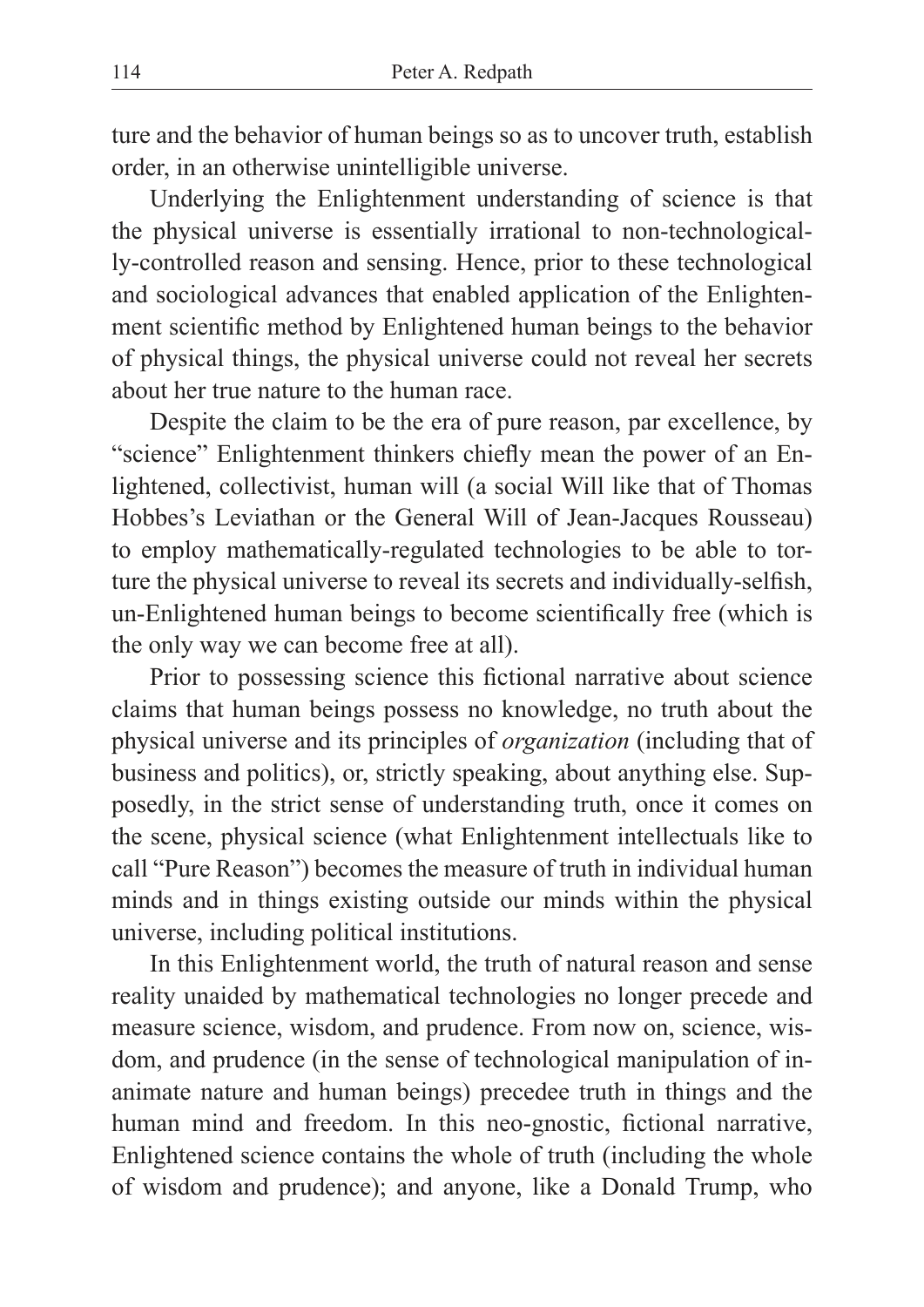questions the truth of this fundamentalistic, rationally incoherent, and patently false claim is supposed to be intellectually unenlightened, intellectually backward, politically enslaved, arrogant, a bigot, someone filled with hate who can communicate only in terms of "hate speech," and just down-right intolerant.

The above mindset, I submit, is the one that chiefly prevails today in the psyche of political leaders of the European Union in Brussels and their political minions who largely constitute the political Establishment in the West in Europe and the United States. Chiefly through dressing it up in terms of what is often called today "political correctness" and "moral relativism," Enlightenment educational institutions, media outlets, foundations (in addition to a cabal of banks and law firms that fund and protect these groups) act as the sacred guardians, the magisterium, that give the Enlightenment mindset its sacred and unquestionable character as a self-evident truth.

As some Americans are fond of saying, "Even if you dress up a pig, it is still a pig." While Enlightenment intellectuals might claim to celebrate reason, as increasing numbers of Westerners are finally coming to realize, when you undress their Dulcinea del Toboso of pure reason, pure reason turns out to be nothing but skeptical distrust of individual sensing, individual reasoning, and individual will giving cosmetic covering to the Nietzschean Will to Power, might makes right, posing as science.

While, to some extent, Donald Trump is a braggart and arrogant, his bravado and arrogance pale in contrast to that of Enlightenment political Establishment that currently controls the EU and the White House in the United States. Because he brashly rejects the political correctness and moral relativism that Western elites incessantly try to jam down our throats, many Americans and Europeans find his behavior refreshing, liberating.

Having been born into a family of patriots on the American holiday called "Flag Day," from his inception, Trump was, and to this day remains, a patriot and a nationalist. Beyond that, Trump is no skeptic and no political ideologue who worships at the altar of Pure Reason.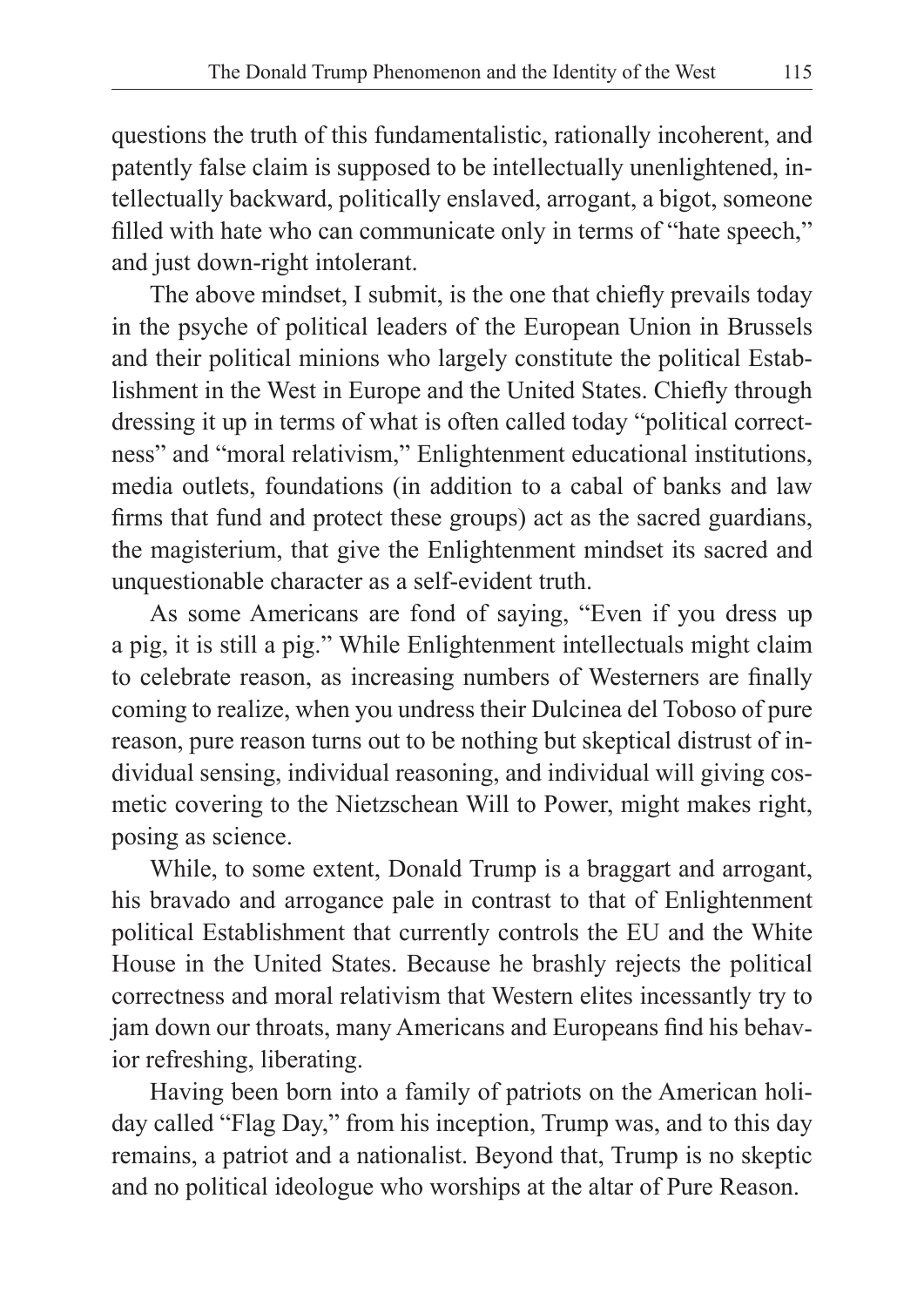Having been raised in a religious household that regularly attended the Marble Collegiate Church in Manhattan, Trump was suckled by the teachings of the "Power of Positive Thinking" developed by the Protestant preacher, the Reverend Norman Vincent Peale. From the earliest of years, he was trained to entertain no negative thoughts, no scintilla of skepticism, and no principle of Enlightenment idealism. His education inculcated him with principles of sense realism, and an instinctive rejection of skepticism, moral relativism, and political correctness.

One of the chief schools at which Donald Trump studied from the time he was a child was on construction sites of his father's real estate development business in Brooklyn and Queens. From the earliest of ages he wanted to become a builder, and, by the time he started out on his own, constructing hotels in Manhattan, he had come to consider building and employing people as part of his vocation in life.

Despite the fact that his father was wealthy, Trump grew up in a largely middle-class atmosphere that encouraged him to follow sound educational and moral principles that fostered individual responsibility, self-reliance, and self-discipline (notions that most contemporary Western elites politicians incline to find essentially repulsive, psychologically disordered). Because his older brother Fred died as an alcoholic at the age of 43, Trump has said he had learned early in life that bad choices could ruin a person's life. Seeing his brother suffering led him to avoid ever trying alcohol or cigarettes.

Being somewhat inclined to get into fights in grammar school, his father sent him to study at the New York Military Academy, one of the oldest military schools in the United States. After graduating from the Military Academy, instead of going directly into an Ivy League business program, Trump attended Fordham University, in the Bronx, NY. While virtually no media members mention this two-year undergraduate study by Trump at Fordham (instead preferring to report about his studies at the Wharton School of Business), for two reasons this time at Fordham is quite significant: 1) the Jesuit-run Fordham campus in the Bronx is not located in the best of neighborhoods and is largely attend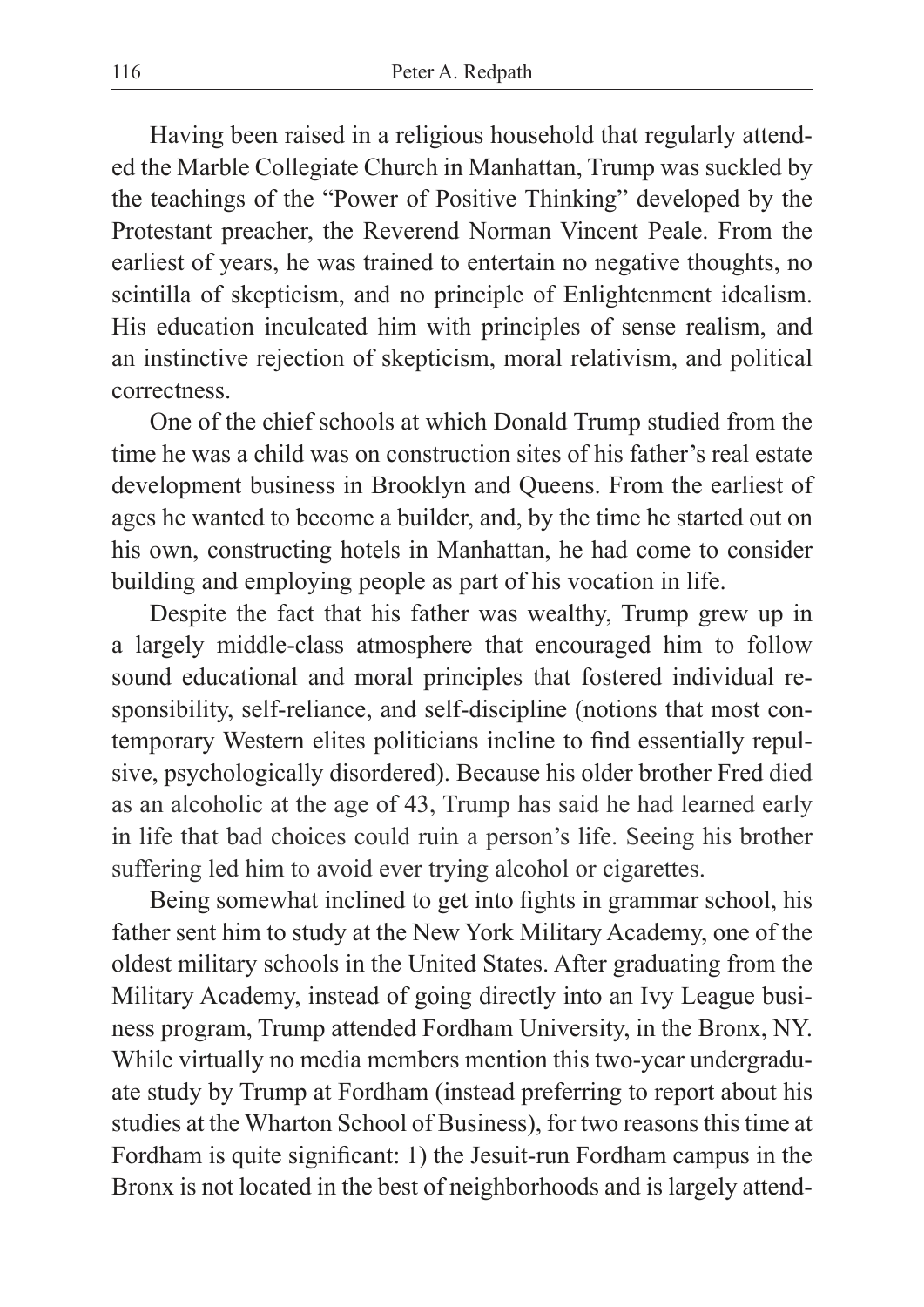ed by middle-class, native, New Yorkers (many from working-class families in the Bronx and Queens). I did some graduate studies there during the 1960s when the Vietnam War was in full swing and had described the campus location at the time as being similar to that of the American Embassy in Saigon; 2) the Fordham philosophy department was pretty solid intellectually, and the philosophy requirement at the time was heavy and had put substantial emphasis upon Thomism and sense realism, which Trump would have been required to study.

One other element crucial to know about Donald Trump is that he has always been an exceptional athlete. More than anything else, his love of sport and competition tends to dominate his psychological makeup. What many people tend to consider to be incomprehensible insults made by a crude, vulgar man, Trump considers to be the typical type of insults native New Yorkers, like Yankee fans, make when competing against members of the Boston Red Sox baseball team. Every activity in which he engages, especially business and political activities, he approaches as sports competitions in which he constantly attempts psychologically to throw an opponent off balance (as we say in the US "psych someone out," or "make a person choke under emotional pressure").

While I have never met Donald Trump, I have followed and studied his exploits for decades, I grew up in largely similar surrounding to him, and know people who have known him, some very closely. Based upon this experience and a good deal of involvement in New York City politics, the best way I can think of describing him is as someone who aspires to possess the virtues that Aristotle had called the social excellences of *magnanimity* and *magnificence*.

Donald Trump is a lover of great deeds. While (because of some personality defects), he sometimes falls short of completely achieving his goals, more than anything else, he aspires to be a political benefactor and doer of great deeds. He is very much what some New Yorkers describe him to be: "A blue-collar billionaire," more at home socializing with firefighters, police, military personnel, and athletes than with academics and politicians, especially Enlightened ones that smoke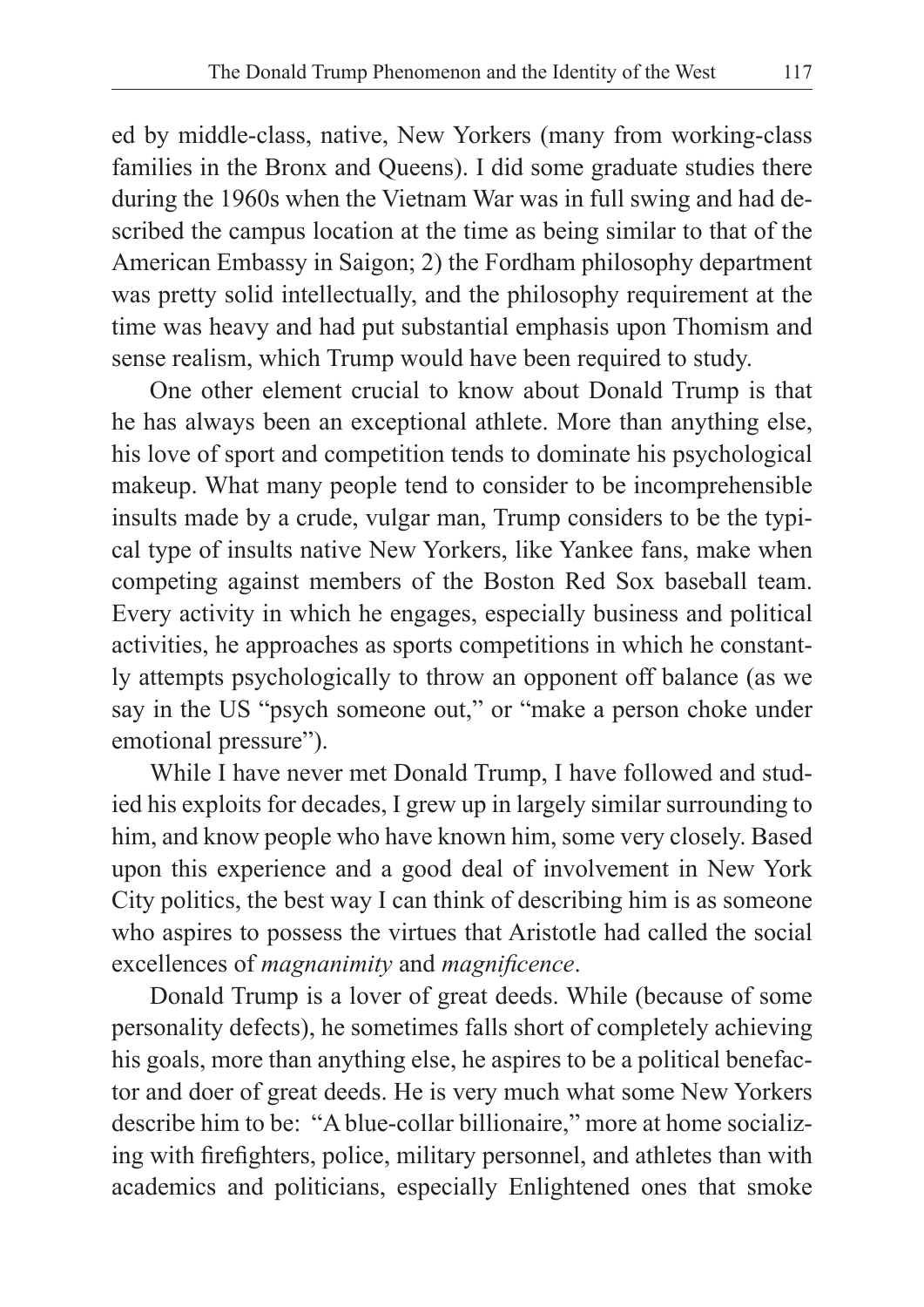funny cigarettes and waste their lives exploiting others for their own personal advantage.

Unlike most contemporary Western politicians, Trump respects, he does not ridicule as intellectually backward, the qualities of ordinary sense realism and real prudence of ordinary working people (what most people call "common sense"), and aspires to possess these qualities. Beyond this, he knows how the corrupt, plutocratic, political establishment in the United States, Europe, and elsewhere, operate, especially how they use principles of political correctness and moral relativism to intimidate and destroy the reputation and lives of those who threaten their hold on institutions of political power. As a nationalist, a patriot, and a man of courage and a good deal of (if not perfect) prudence, I am convinced that Donald Trump wants to dismantle the corrupt political Establishment in the US and globally, and that he pretty much knows how to do it. This makes him dangerous to his political opponents, someone to be stopped at all costs.

As far as I can see, Trump's candidacy is much more than pursuit of the American presidency. As he often calls it, it is a "political movement" involved in a classic fight to the death between an entrenched, corrupt, elitist, internationalist, political class and growing nationalist, patriotic fronts in the United States and globally. Not realizing the magnitude of the political Pandora's Box that Trump was unleashing, for months the Enlightened Western political Establishment has attempted to dismiss him as political misfit, fool, and barbarian. Too late, the genie has already been unleashed from the bottle. The di has been cast, the Rubicon crossed. The Enlightenment political machine is witnessing its death throes and is in full panic mode. Happily, they are too blind to reality to realize the cultural revolution to which Trump has helped give a voice is only the first wave of a Tsunami that is coming to bury them.